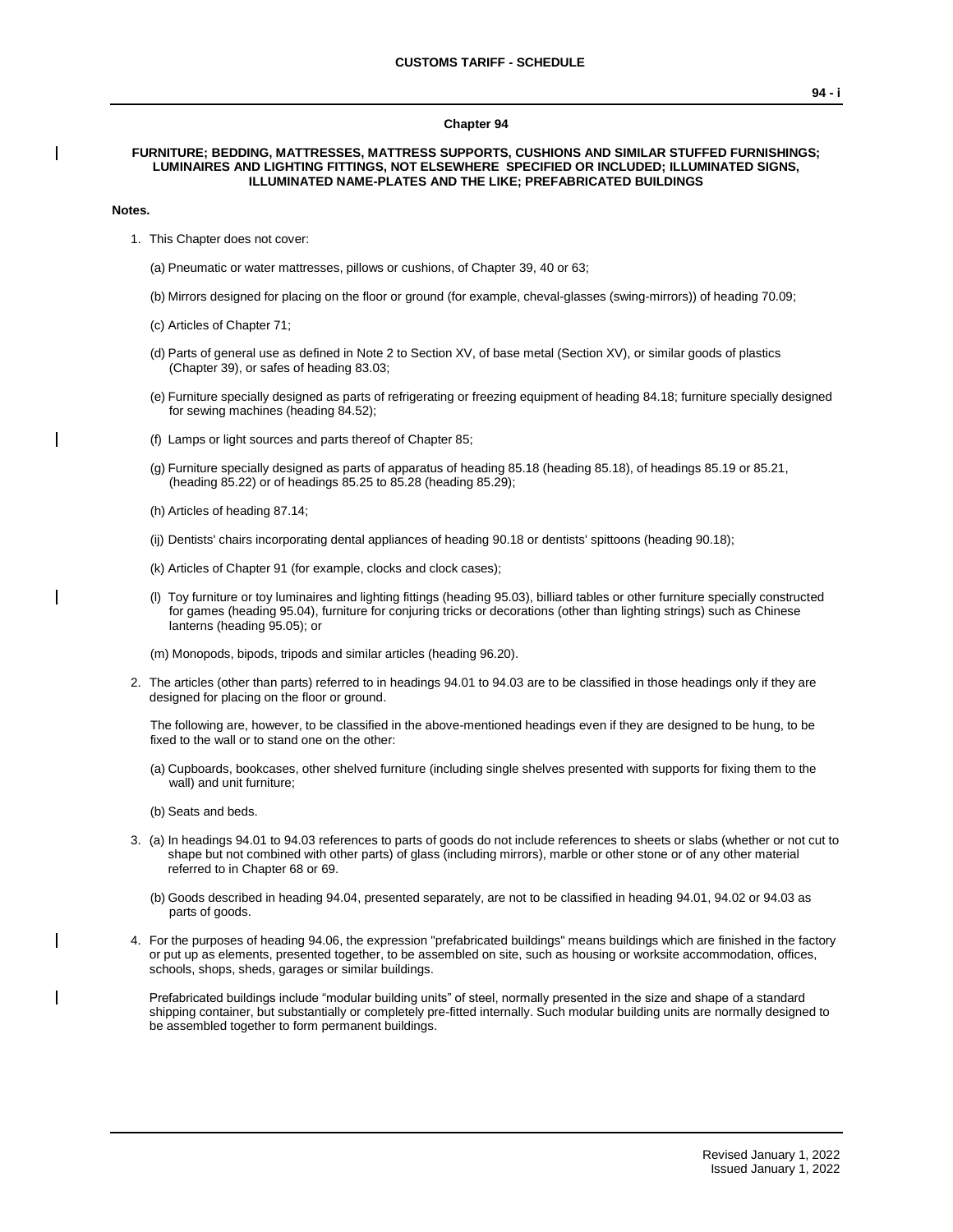| <b>Tariff</b><br>Item     | SS<br><b>Description of Goods</b>                                                                      | Unit of<br>Meas. | <b>MFN</b><br><b>Tariff</b> | <b>Applicable</b><br><b>Preferential Tariffs</b>                                                                                  |
|---------------------------|--------------------------------------------------------------------------------------------------------|------------------|-----------------------------|-----------------------------------------------------------------------------------------------------------------------------------|
| 94.01                     | Seats (other than those of heading 94.02), whether or not convertible<br>into beds, and parts thereof. |                  |                             |                                                                                                                                   |
|                           | 9401.10.00 00 -Seats of a kind used for aircraft                                                       |                  | Free                        | CCCT, LDCT, GPT, UST,<br>MXT, CIAT, CT, CRT, IT,<br>NT, SLT, PT, COLT, JT,<br>PAT, HNT, KRT, CEUT,<br>UAT, CPTPT, UKT: Free       |
| 9401.20.00                | -Seats of a kind used for motor vehicles                                                               |                  | 6%                          | CCCT, LDCT, GPT, UST,<br>MXT, CIAT, CT, CRT, IT,<br>NT, SLT, PT, COLT, JT,<br>PAT, HNT, KRT, CEUT,<br>UAT, CPTPT, UKT: Free       |
|                           |                                                                                                        |                  |                             |                                                                                                                                   |
|                           | -Swivel seats with variable height adjustment:                                                         |                  |                             |                                                                                                                                   |
|                           |                                                                                                        |                  |                             |                                                                                                                                   |
|                           |                                                                                                        |                  |                             |                                                                                                                                   |
| 9401.31                   | - -Of wood                                                                                             |                  |                             |                                                                                                                                   |
|                           | 9401.31.10 00 - - - For domestic purposes                                                              |                  | 8%                          | CCCT, LDCT, UST,<br>MXT, CIAT, CT, CRT, IT,<br>NT, SLT, PT, COLT, JT,<br>PAT, HNT, KRT, CEUT,<br>UAT, CPTPT, UKT: Free<br>GPT: 5% |
| 9401.31.90 00 - - - Other |                                                                                                        |                  | Free                        | CCCT, LDCT, GPT, UST,<br>MXT, CIAT, CT, CRT, IT,<br>NT, SLT, PT, COLT, JT,<br>PAT, HNT, KRT, CEUT,<br>UAT, CPTPT, UKT: Free       |
| 9401.39                   | --Other                                                                                                |                  |                             |                                                                                                                                   |
|                           | 9401.39.10 00 - - - For domestic purposes                                                              |                  | 8%                          | CCCT, LDCT, UST,<br>MXT, CIAT, CT, CRT, IT,<br>NT, SLT, PT, COLT, JT,<br>PAT, HNT, KRT, CEUT,<br>UAT, CPTPT, UKT: Free<br>GPT: 5% |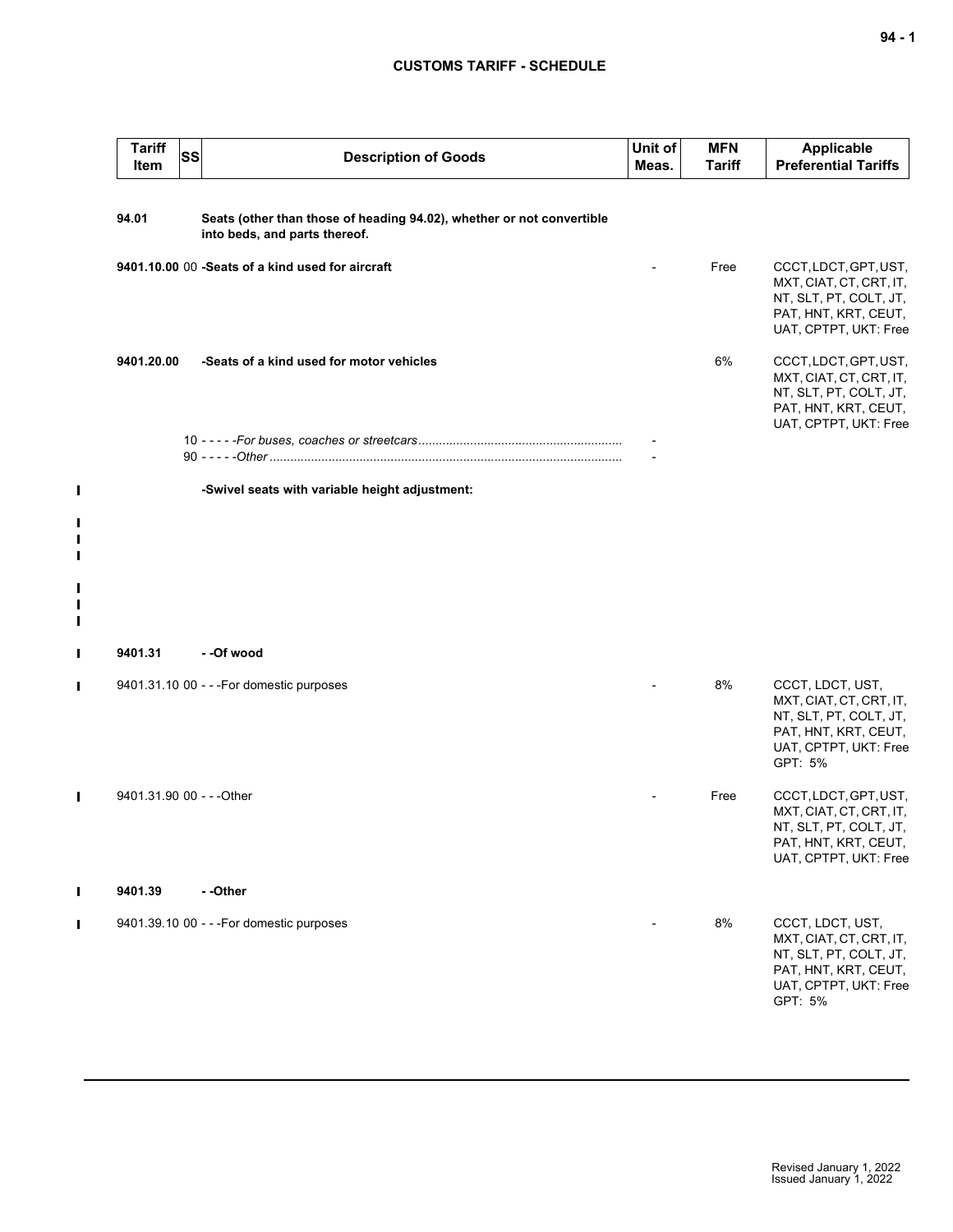|                                  | <b>Tariff</b><br>SS<br>Item | <b>Description of Goods</b>                                                                          | Unit of<br>Meas. | <b>MFN</b><br><b>Tariff</b> | Applicable<br><b>Preferential Tariffs</b>                                                                                         |
|----------------------------------|-----------------------------|------------------------------------------------------------------------------------------------------|------------------|-----------------------------|-----------------------------------------------------------------------------------------------------------------------------------|
| П                                | 9401.39.90 00 - - - Other   |                                                                                                      |                  | Free                        | CCCT, LDCT, GPT, UST,<br>MXT, CIAT, CT, CRT, IT,<br>NT, SLT, PT, COLT, JT,<br>PAT, HNT, KRT, CEUT,<br>UAT, CPTPT, UKT: Free       |
| I                                |                             | -Seats other than garden seats or camping equipment, convertible into<br>beds:                       |                  |                             |                                                                                                                                   |
| $\blacksquare$<br>$\blacksquare$ |                             |                                                                                                      |                  |                             |                                                                                                                                   |
| $\blacksquare$                   | 9401.41.00 00 - - Of wood   |                                                                                                      |                  | 9.5%                        | CCCT, LDCT, UST,<br>MXT, CIAT, CT, CRT, IT,<br>NT, SLT, PT, COLT, JT,<br>PAT, HNT, KRT, CEUT,<br>UAT, CPTPT, UKT: Free<br>GPT: 6% |
| П                                | 9401.49.00 00 - - Other     |                                                                                                      |                  | 9.5%                        | CCCT, LDCT, UST,<br>MXT, CIAT, CT, CRT, IT,<br>NT, SLT, PT, COLT, JT,<br>PAT, HNT, KRT, CEUT,<br>UAT, CPTPT, UKT: Free<br>GPT: 6% |
|                                  |                             | -Seats of cane, osier, bamboo or similar materials:                                                  |                  |                             |                                                                                                                                   |
|                                  | 9401.52                     | - -Of bamboo                                                                                         |                  |                             |                                                                                                                                   |
|                                  |                             | 9401.52.10 00 - - - Unfinished and unassembled, for use in the manufacture of furniture of<br>bamboo |                  | Free                        | CCCT, LDCT, GPT, UST,<br>MXT, CIAT, CT, CRT, IT,<br>NT, SLT, PT, COLT, JT,<br>PAT, HNT, KRT, CEUT,<br>UAT, CPTPT, UKT: Free       |
| П                                | 9401.52.90 00 - - - Other   |                                                                                                      |                  | 9.5%                        | CCCT, LDCT, UST,<br>MXT, CIAT, CT, CRT, IT,<br>NT, SLT, PT, COLT, JT,<br>PAT, HNT, KRT, CEUT,<br>UAT, CPTPT, UKT: Free<br>GPT: 6% |
|                                  | 9401.53                     | - -Of rattan                                                                                         |                  |                             |                                                                                                                                   |
|                                  |                             | 9401.53.10 00 - - - Unfinished and unassembled, for use in the manufacture of furniture of<br>rattan |                  | Free                        | CCCT, LDCT, GPT, UST,<br>MXT, CIAT, CT, CRT, IT,<br>NT, SLT, PT, COLT, JT,<br>PAT, HNT, KRT, CEUT,<br>UAT, CPTPT, UKT: Free       |
| Ш                                | 9401.53.90 00 - - - Other   |                                                                                                      |                  | 9.5%                        | CCCT, LDCT, UST,<br>MXT, CIAT, CT, CRT, IT,<br>NT, SLT, PT, COLT, JT,<br>PAT, HNT, KRT, CEUT,<br>UAT, CPTPT, UKT: Free<br>GPT: 6% |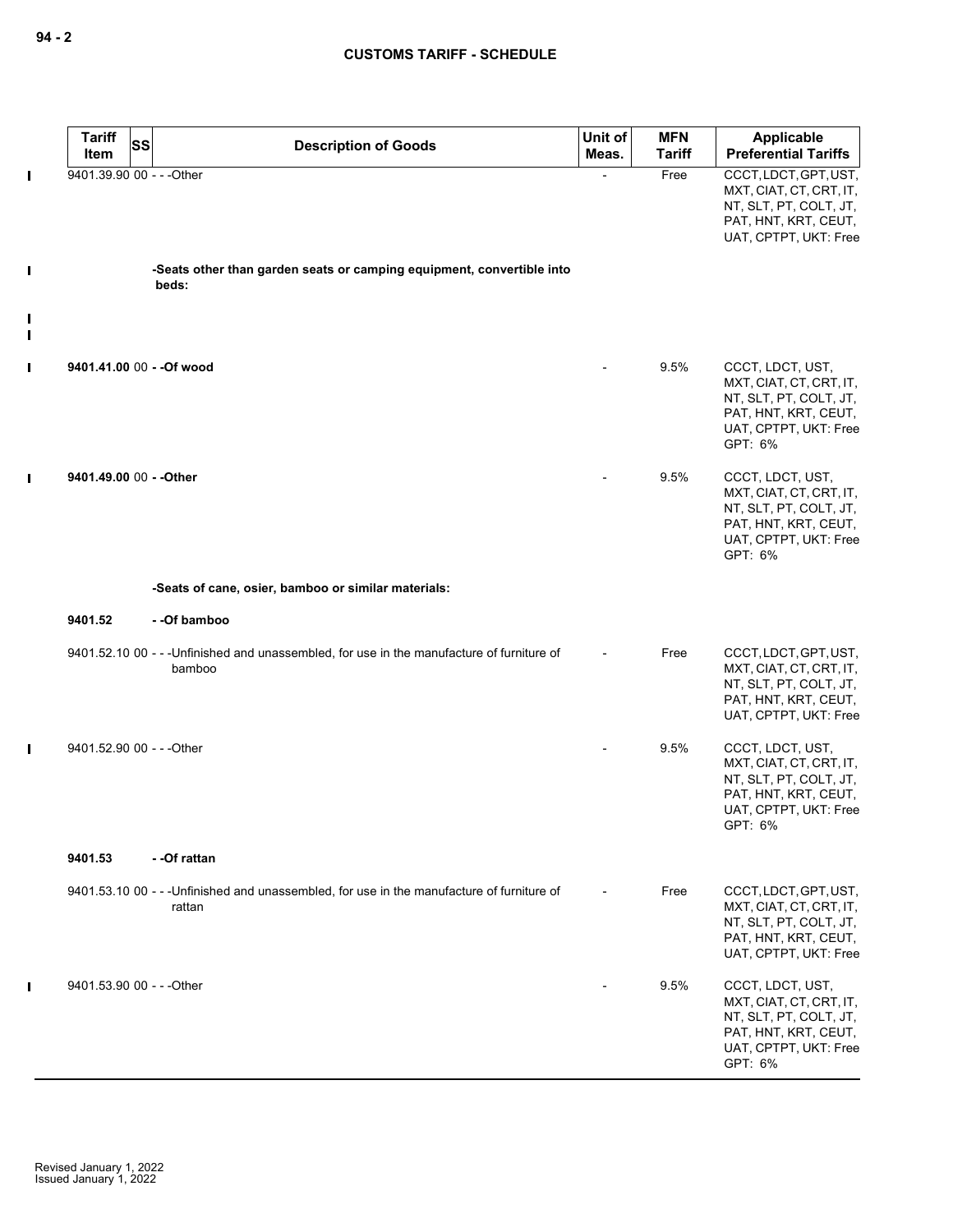$\mathbf{I}$ 

 $\mathbf I$ 

 $\blacksquare$ 

| <b>Tariff</b><br><b>SS</b><br>Item | <b>Description of Goods</b>                                                                                    | Unit of<br>Meas.         | <b>MFN</b><br><b>Tariff</b> | Applicable<br><b>Preferential Tariffs</b>                                                                                         |
|------------------------------------|----------------------------------------------------------------------------------------------------------------|--------------------------|-----------------------------|-----------------------------------------------------------------------------------------------------------------------------------|
| 9401.59                            | --Other                                                                                                        |                          |                             |                                                                                                                                   |
|                                    | 9401.59.10 00 - - - Unfinished and unassembled, for use in the manufacture of furniture of<br>bamboo or rattan | $\overline{\phantom{a}}$ | Free                        | CCCT, LDCT, GPT, UST,<br>MXT, CIAT, CT, CRT, IT,<br>NT, SLT, PT, COLT, JT,<br>PAT, HNT, KRT, CEUT,<br>UAT, CPTPT, UKT: Free       |
| 9401.59.90 00 - - - Other          |                                                                                                                |                          | 9.5%                        | CCCT, LDCT, UST,<br>MXT, CIAT, CT, CRT, IT,<br>NT, SLT, PT, COLT, JT,<br>PAT, HNT, KRT, CEUT,<br>UAT, CPTPT, UKT: Free<br>GPT: 6% |
|                                    | -Other seats, with wooden frames:                                                                              |                          |                             |                                                                                                                                   |
| 9401.61                            | -- Upholstered                                                                                                 |                          |                             |                                                                                                                                   |
| 9401.61.10                         | ---For domestic purposes                                                                                       |                          | 9.5%                        | CCCT, LDCT, UST,<br>MXT, CIAT, CT, CRT, IT,<br>NT, SLT, PT, COLT, JT,<br>PAT, HNT, KRT, CEUT,<br>UAT, CPTPT, UKT: Free<br>GPT: 6% |
|                                    |                                                                                                                |                          |                             |                                                                                                                                   |
| 9401.61.90 00 - - - Other          |                                                                                                                |                          | Free                        | CCCT, LDCT, GPT, UST,<br>MXT, CIAT, CT, CRT, IT,<br>NT, SLT, PT, COLT, JT,<br>PAT, HNT, KRT, CEUT,<br>UAT, CPTPT, UKT: Free       |
| 9401.69                            | - -Other                                                                                                       |                          |                             |                                                                                                                                   |
|                                    | 9401.69.10 00 - - - For domestic purposes                                                                      |                          | 9.5%                        | CCCT, LDCT, UST,<br>MXT, CIAT, CT, CRT, IT,<br>NT, SLT, PT, COLT, JT,<br>PAT, HNT, KRT, CEUT,<br>UAT, CPTPT, UKT: Free<br>GPT: 6% |
| 9401.69.90 00 - - - Other          |                                                                                                                |                          | Free                        | CCCT, LDCT, GPT, UST,<br>MXT, CIAT, CT, CRT, IT,<br>NT, SLT, PT, COLT, JT,<br>PAT, HNT, KRT, CEUT,<br>UAT, CPTPT, UKT: Free       |
|                                    | -Other seats, with metal frames:                                                                               |                          |                             |                                                                                                                                   |
| 9401.71                            | -- Upholstered                                                                                                 |                          |                             |                                                                                                                                   |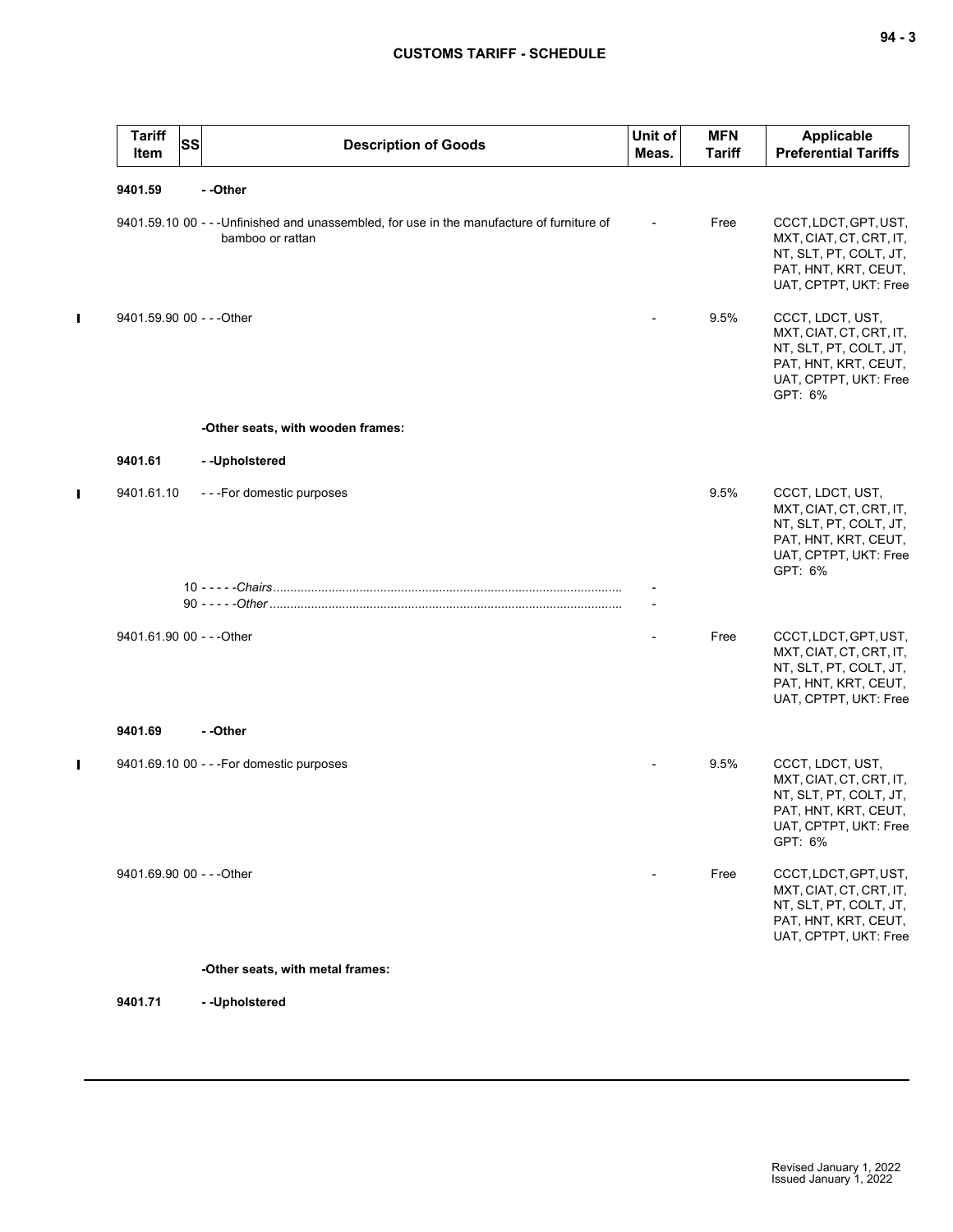| <b>Tariff</b><br>SS<br>Item | <b>Description of Goods</b>               | Unit of<br>Meas. | <b>MFN</b><br><b>Tariff</b> | Applicable<br><b>Preferential Tariffs</b>                                                                                         |
|-----------------------------|-------------------------------------------|------------------|-----------------------------|-----------------------------------------------------------------------------------------------------------------------------------|
| 9401.71.10                  | ---For domestic purposes                  |                  | 8%                          | CCCT, LDCT, UST,<br>MXT, CIAT, CT, CRT, IT,<br>NT, SLT, PT, COLT, JT,<br>PAT, HNT, KRT, CEUT,<br>UAT, CPTPT, UKT: Free<br>GPT: 5% |
|                             |                                           |                  |                             |                                                                                                                                   |
| 9401.71.90 00 - - - Other   |                                           |                  | Free                        | CCCT, LDCT, GPT, UST,<br>MXT, CIAT, CT, CRT, IT,<br>NT, SLT, PT, COLT, JT,<br>PAT, HNT, KRT, CEUT,<br>UAT, CPTPT, UKT: Free       |
| 9401.79                     | - -Other                                  |                  |                             |                                                                                                                                   |
|                             | 9401.79.10 00 - - - For domestic purposes |                  | 8%                          | CCCT, LDCT, UST,<br>MXT, CIAT, CT, CRT, IT,<br>NT, SLT, PT, COLT, JT,<br>PAT, HNT, KRT, CEUT,<br>UAT, CPTPT, UKT: Free<br>GPT: 5% |
| 9401.79.90 00 - - - Other   |                                           |                  | Free                        | CCCT, LDCT, GPT, UST,<br>MXT, CIAT, CT, CRT, IT,<br>NT, SLT, PT, COLT, JT,<br>PAT, HNT, KRT, CEUT,<br>UAT, CPTPT, UKT: Free       |
| 9401.80                     | -Other seats                              |                  |                             |                                                                                                                                   |
|                             | 9401.80.10 00 - - - For domestic purposes |                  | 9.5%                        | CCCT, LDCT, UST,<br>MXT, CIAT, CT, CRT, IT,<br>NT, SLT, PT, COLT, JT,<br>PAT, HNT, KRT, CEUT,<br>UAT, CPTPT, UKT: Free<br>GPT: 6% |
| 9401.80.90 00 - - - Other   |                                           |                  | Free                        | CCCT, LDCT, GPT, UST,<br>MXT, CIAT, CT, CRT, IT,<br>NT, SLT, PT, COLT, JT,<br>PAT, HNT, KRT, CEUT,<br>UAT, CPTPT, UKT: Free       |
|                             | -Parts:                                   |                  |                             |                                                                                                                                   |
|                             |                                           |                  |                             |                                                                                                                                   |
|                             |                                           |                  |                             |                                                                                                                                   |

 $\mathbf I$ 

 $\blacksquare$  $\blacksquare$  $\blacksquare$  $\blacksquare$ H  $\blacksquare$  $\blacksquare$  $\blacksquare$  $\mathbf I$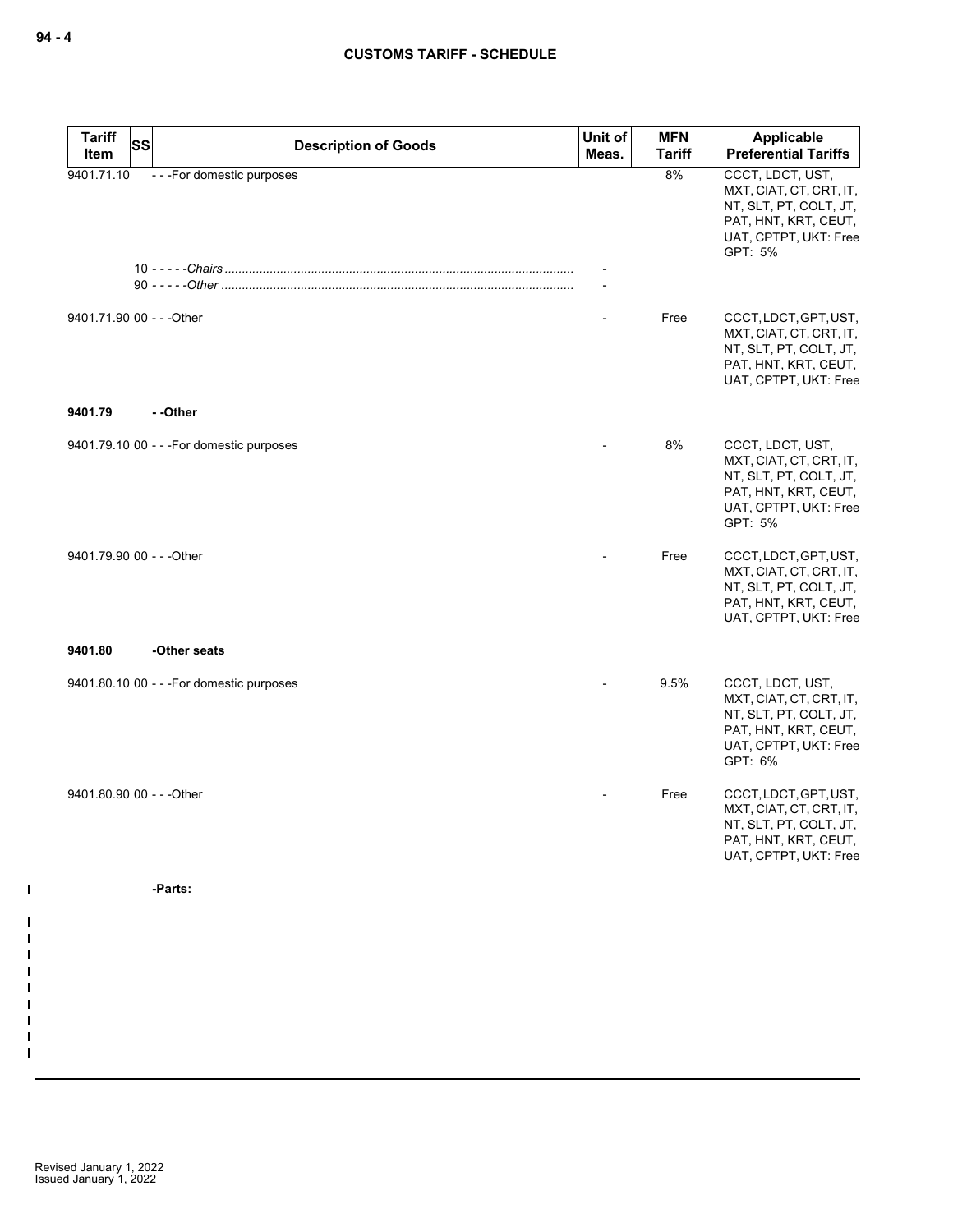| <b>Tariff</b><br>Item | <b>SS</b> | <b>Description of Goods</b>                                                                                                                                                                                                                                                                                          | Unit of<br>Meas. | <b>MFN</b><br>Tariff | <b>Applicable</b><br><b>Preferential Tariffs</b>                                                                            |
|-----------------------|-----------|----------------------------------------------------------------------------------------------------------------------------------------------------------------------------------------------------------------------------------------------------------------------------------------------------------------------|------------------|----------------------|-----------------------------------------------------------------------------------------------------------------------------|
|                       |           | 9401.91.00 00 - - Of wood                                                                                                                                                                                                                                                                                            |                  | Free                 | CCCT, LDCT, GPT, UST,<br>MXT, CIAT, CT, CRT, IT,<br>NT, SLT, PT, COLT, JT,<br>PAT, HNT, KRT, CEUT,<br>UAT, CPTPT, UKT: Free |
| 9401.99.00            |           | - -Other                                                                                                                                                                                                                                                                                                             |                  | Free                 | CCCT, LDCT, GPT, UST,<br>MXT, CIAT, CT, CRT, IT,<br>NT, SLT, PT, COLT, JT,<br>PAT, HNT, KRT, CEUT,<br>UAT, CPTPT, UKT: Free |
|                       |           | - - - - - For motor vehicles:                                                                                                                                                                                                                                                                                        |                  |                      |                                                                                                                             |
|                       |           |                                                                                                                                                                                                                                                                                                                      |                  |                      |                                                                                                                             |
|                       |           |                                                                                                                                                                                                                                                                                                                      |                  |                      |                                                                                                                             |
|                       |           |                                                                                                                                                                                                                                                                                                                      |                  |                      |                                                                                                                             |
|                       |           |                                                                                                                                                                                                                                                                                                                      |                  |                      |                                                                                                                             |
|                       |           |                                                                                                                                                                                                                                                                                                                      |                  |                      |                                                                                                                             |
| 94.02                 |           | Medical, surgical, dental or veterinary furniture (for example, operating<br>tables, examination tables, hospital beds with mechanical fittings,<br>dentists' chairs); barbers' chairs and similar chairs, having rotating as<br>well as both reclining and elevating movements; parts of the foregoing<br>articles. |                  |                      |                                                                                                                             |
| 9402.10.00            |           | -Dentists', barbers' or similar chairs and parts thereof                                                                                                                                                                                                                                                             |                  | Free                 | CCCT, LDCT, GPT, UST,<br>MXT, CIAT, CT, CRT, IT,<br>NT, SLT, PT, COLT, JT,<br>PAT, HNT, KRT, CEUT,<br>UAT, CPTPT, UKT: Free |
|                       |           |                                                                                                                                                                                                                                                                                                                      |                  |                      |                                                                                                                             |
| 9402.90.00            |           | -Other                                                                                                                                                                                                                                                                                                               |                  | Free                 | CCCT, LDCT, GPT, UST,<br>MXT, CIAT, CT, CRT, IT,<br>NT, SLT, PT, COLT, JT,<br>PAT, HNT, KRT, CEUT,<br>UAT, CPTPT, UKT: Free |
|                       |           |                                                                                                                                                                                                                                                                                                                      |                  |                      |                                                                                                                             |
|                       |           | 20 - - - - - Hospital beds with mechanical fittings and parts thereof                                                                                                                                                                                                                                                |                  |                      |                                                                                                                             |
| 94.03                 |           | Other furniture and parts thereof.                                                                                                                                                                                                                                                                                   |                  |                      |                                                                                                                             |
| 9403.10.00            |           | -Metal furniture of a kind used in offices                                                                                                                                                                                                                                                                           |                  | Free                 | CCCT, LDCT, GPT, UST,<br>MXT, CIAT, CT, CRT, IT,<br>NT, SLT, PT, COLT, JT,<br>PAT, HNT, KRT, CEUT,<br>UAT, CPTPT, UKT: Free |
|                       |           |                                                                                                                                                                                                                                                                                                                      |                  |                      |                                                                                                                             |
|                       |           | $---Other:$                                                                                                                                                                                                                                                                                                          |                  |                      |                                                                                                                             |
|                       |           |                                                                                                                                                                                                                                                                                                                      |                  |                      |                                                                                                                             |
|                       |           |                                                                                                                                                                                                                                                                                                                      |                  |                      |                                                                                                                             |
|                       |           |                                                                                                                                                                                                                                                                                                                      |                  |                      |                                                                                                                             |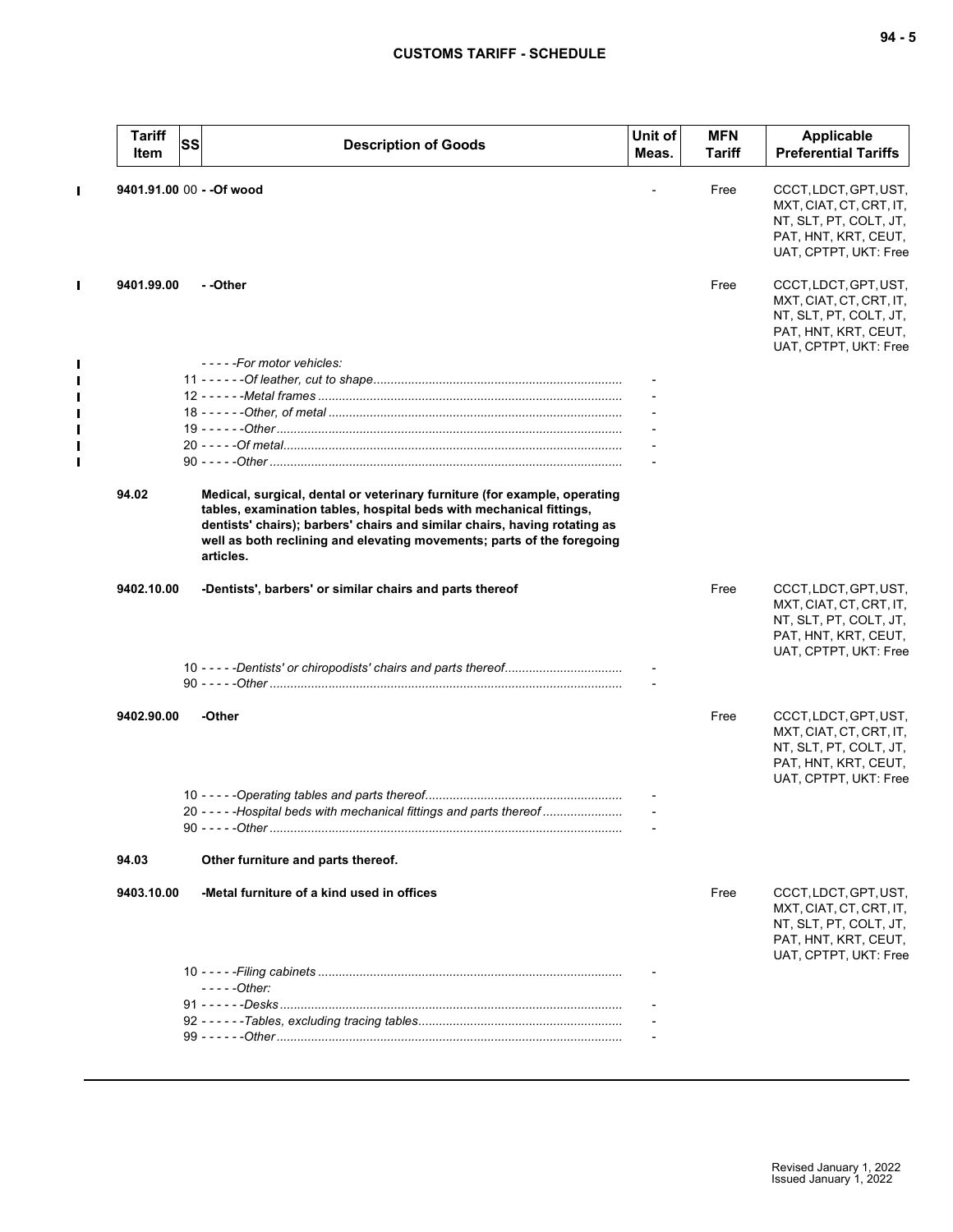| <b>Tariff</b><br>Item | <b>SS</b> | <b>Description of Goods</b>                     | Unit of<br>Meas. | MFN<br>Tariff | Applicable<br><b>Preferential Tariffs</b>                                                                                         |
|-----------------------|-----------|-------------------------------------------------|------------------|---------------|-----------------------------------------------------------------------------------------------------------------------------------|
| 9403.20.00            |           | -Other metal furniture                          |                  | 8%            | CCCT, LDCT, UST,<br>MXT, CIAT, CT, CRT, IT,<br>NT, SLT, PT, COLT, JT,<br>PAT, HNT, KRT, CEUT,<br>UAT, CPTPT, UKT: Free<br>GPT: 5% |
|                       |           | - - - - - Other:                                |                  |               |                                                                                                                                   |
| 9403.30.00            |           | -Wooden furniture of a kind used in offices     |                  | Free          | CCCT, LDCT, GPT, UST,<br>MXT, CIAT, CT, CRT, IT,<br>NT, SLT, PT, COLT, JT,<br>PAT, HNT, KRT, CEUT,<br>UAT, CPTPT, UKT: Free       |
|                       |           |                                                 |                  |               |                                                                                                                                   |
| 9403.40.00            |           | -Wooden furniture of a kind used in the kitchen |                  | 9.5%          | CCCT, LDCT, UST,<br>MXT, CIAT, CT, CRT, IT,<br>NT, SLT, PT, COLT, JT,<br>PAT, HNT, KRT, CEUT,<br>UAT, CPTPT, UKT: Free<br>GPT: 6% |
|                       |           |                                                 |                  |               |                                                                                                                                   |
| 9403.50.00            |           | -Wooden furniture of a kind used in the bedroom |                  | 9.5%          | CCCT, LDCT, UST,<br>MXT, CIAT, CT, CRT, IT,<br>NT, SLT, PT, COLT, JT,<br>PAT, HNT, KRT, CEUT,<br>UAT, CPTPT, UKT: Free<br>GPT: 6% |
|                       |           |                                                 |                  |               |                                                                                                                                   |
| 9403.60               |           | -Other wooden furniture                         |                  |               |                                                                                                                                   |
| 9403.60.10            |           | ---For domestic purposes                        |                  | 9.5%          | CCCT, LDCT, UST,<br>MXT, CIAT, CT, CRT, IT,<br>NT, SLT, PT, COLT, JT,<br>PAT, HNT, KRT, CEUT,<br>UAT, CPTPT, UKT: Free<br>GPT: 6% |
|                       |           |                                                 |                  |               |                                                                                                                                   |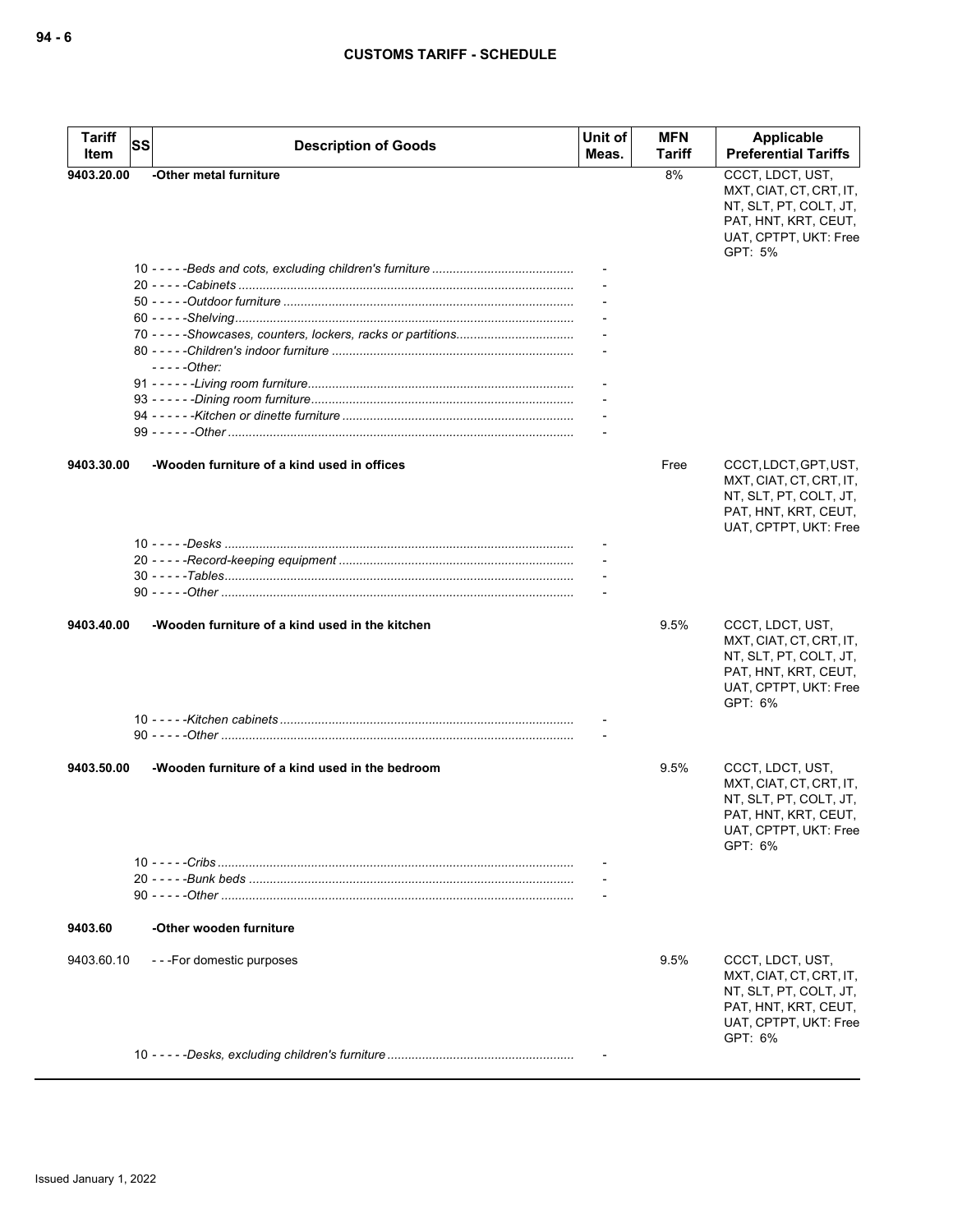| Tariff<br>Item              | SS | <b>Description of Goods</b>                                                                            | Unit of<br>Meas. | MFN<br>Tariff | <b>Applicable</b><br><b>Preferential Tariffs</b>                                                                                  |
|-----------------------------|----|--------------------------------------------------------------------------------------------------------|------------------|---------------|-----------------------------------------------------------------------------------------------------------------------------------|
| 9403.60.90                  |    | $--$ - $-$ Cabinets:<br>$---Other:$<br>$-$ - -Other                                                    |                  | Free          | CCCT, LDCT, GPT, UST,<br>MXT, CIAT, CT, CRT, IT,<br>NT, SLT, PT, COLT, JT,<br>PAT, HNT, KRT, CEUT,<br>UAT, CPTPT, UKT: Free       |
| 9403.70                     |    | -Furniture of plastics                                                                                 |                  |               |                                                                                                                                   |
|                             |    | 9403.70.10 00 - - - For domestic purposes                                                              |                  | 9.5%          | CCCT, LDCT, UST,<br>MXT, CIAT, CT, CRT, IT,<br>NT, SLT, PT, COLT, JT,<br>PAT, HNT, KRT, CEUT,<br>UAT, CPTPT, UKT: Free<br>GPT: 6% |
| 9403.70.90 00 - - - Other   |    |                                                                                                        |                  | Free          | CCCT, LDCT, GPT, UST,<br>MXT, CIAT, CT, CRT, IT,<br>NT, SLT, PT, COLT, JT,<br>PAT, HNT, KRT, CEUT,<br>UAT, CPTPT, UKT: Free       |
|                             |    | -Furniture of other materials, including cane, osier, bamboo or similar<br>materials:                  |                  |               |                                                                                                                                   |
| 9403.82                     |    | - -Of bamboo                                                                                           |                  |               |                                                                                                                                   |
|                             |    | ---For domestic purposes:                                                                              |                  |               |                                                                                                                                   |
|                             |    | 9403.82.11 00 - - - - Unfinished and unassembled, for use in the manufacture of furniture of<br>bamboo |                  | Free          | CCCT, LDCT, GPT, UST,<br>MXT, CIAT, CT, CRT, IT,<br>NT, SLT, PT, COLT, JT,<br>PAT, HNT, KRT, CEUT,<br>UAT, CPTPT, UKT: Free       |
| 9403.82.19 00 - - - - Other |    |                                                                                                        |                  | 9.5%          | CCCT, LDCT, UST,<br>MXT, CIAT, CT, CRT, IT,<br>NT, SLT, PT, COLT, JT,<br>PAT, HNT, KRT, CEUT,<br>UAT, CPTPT, UKT: Free<br>GPT: 6% |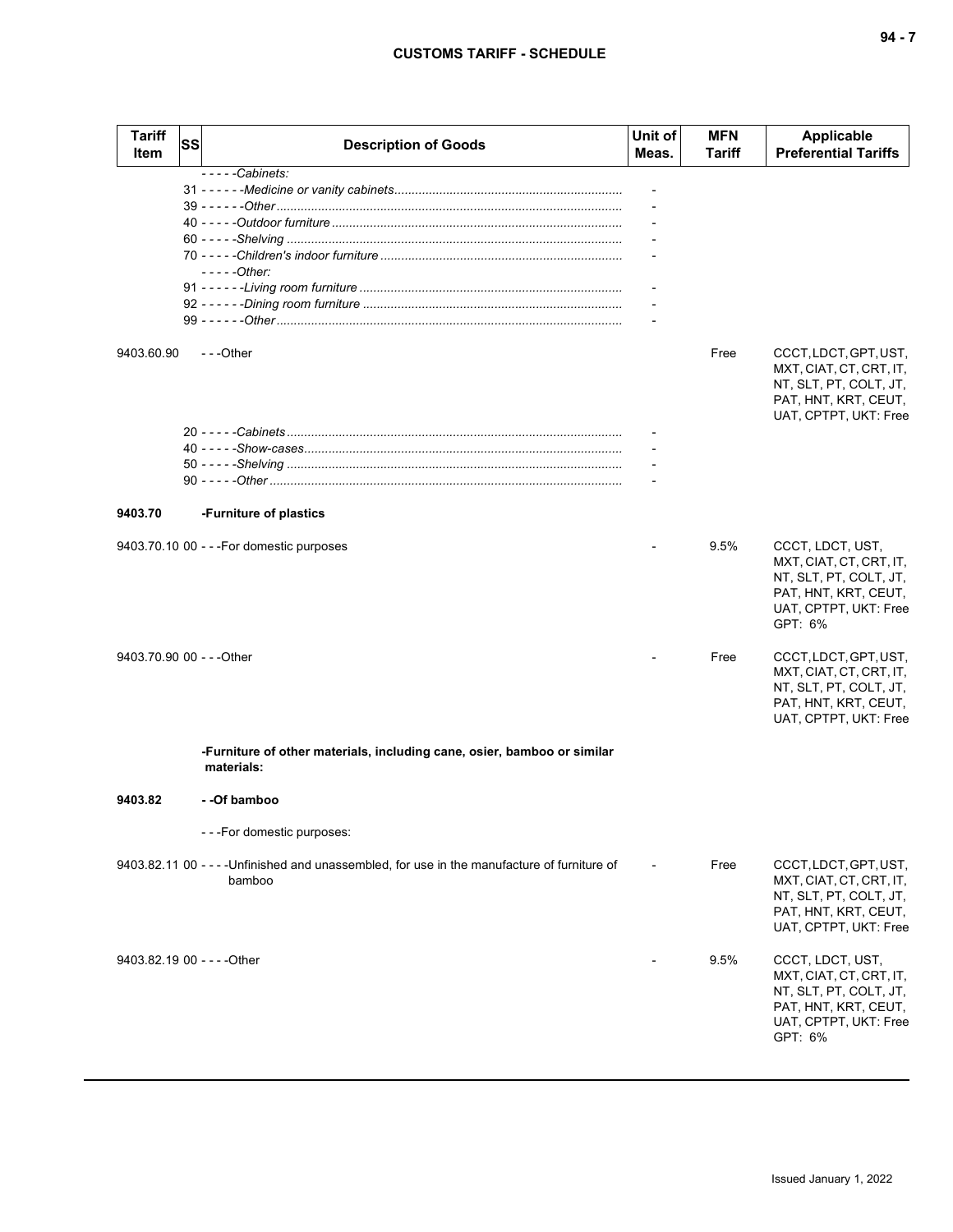| <b>Tariff</b><br>SS         | <b>Description of Goods</b>                                                                                      | Unit of | <b>MFN</b>    | Applicable                                                                                                                        |
|-----------------------------|------------------------------------------------------------------------------------------------------------------|---------|---------------|-----------------------------------------------------------------------------------------------------------------------------------|
| Item                        |                                                                                                                  | Meas.   | <b>Tariff</b> | <b>Preferential Tariffs</b>                                                                                                       |
| 9403.82.90 00 - - - Other   |                                                                                                                  |         | Free          | CCCT, LDCT, GPT, UST,<br>MXT, CIAT, CT, CRT, IT,<br>NT, SLT, PT, COLT, JT,<br>PAT, HNT, KRT, CEUT,<br>UAT, CPTPT, UKT: Free       |
| 9403.83                     | - -Of rattan                                                                                                     |         |               |                                                                                                                                   |
|                             | ---For domestic purposes:                                                                                        |         |               |                                                                                                                                   |
|                             | 9403.83.11 00 - - - - Unfinished and unassembled, for use in the manufacture of furniture of<br>rattan           |         | Free          | CCCT, LDCT, GPT, UST,<br>MXT, CIAT, CT, CRT, IT,<br>NT, SLT, PT, COLT, JT,<br>PAT, HNT, KRT, CEUT,<br>UAT, CPTPT, UKT: Free       |
| 9403.83.19 00 - - - - Other |                                                                                                                  |         | 9.5%          | CCCT, LDCT, UST,<br>MXT, CIAT, CT, CRT, IT,<br>NT, SLT, PT, COLT, JT,<br>PAT, HNT, KRT, CEUT,<br>UAT, CPTPT, UKT: Free<br>GPT: 6% |
| 9403.83.90 00 - - - Other   |                                                                                                                  |         | Free          | CCCT, LDCT, GPT, UST,<br>MXT, CIAT, CT, CRT, IT,<br>NT, SLT, PT, COLT, JT,<br>PAT, HNT, KRT, CEUT,<br>UAT, CPTPT, UKT: Free       |
| 9403.89                     | - -Other                                                                                                         |         |               |                                                                                                                                   |
|                             | ---For domestic purposes:                                                                                        |         |               |                                                                                                                                   |
|                             | 9403.89.11 00 - - - - Unfinished and unassembled, for use in the manufacture of furniture of<br>bamboo or rattan |         | Free          | CCCT, LDCT, GPT, UST,<br>MXT, CIAT, CT, CRT, IT,<br>NT, SLT, PT, COLT, JT,<br>PAT, HNT, KRT, CEUT,<br>UAT, CPTPT, UKT: Free       |
| 9403.89.19 00 - - - - Other |                                                                                                                  |         | 9.5%          | CCCT, LDCT, UST,<br>MXT, CIAT, CT, CRT, IT,<br>NT, SLT, PT, COLT, JT,<br>PAT, HNT, KRT, CEUT,<br>UAT, CPTPT, UKT: Free<br>GPT: 6% |
| 9403.89.90 00 - - - Other   |                                                                                                                  |         | Free          | CCCT, LDCT, GPT, UST,<br>MXT, CIAT, CT, CRT, IT,<br>NT, SLT, PT, COLT, JT,<br>PAT, HNT, KRT, CEUT,<br>UAT, CPTPT, UKT: Free       |
|                             | -Parts:                                                                                                          |         |               |                                                                                                                                   |
|                             |                                                                                                                  |         |               |                                                                                                                                   |

 $\mathbf I$ 

 $\mathbf I$  $\mathbf{I}$  $\mathbf I$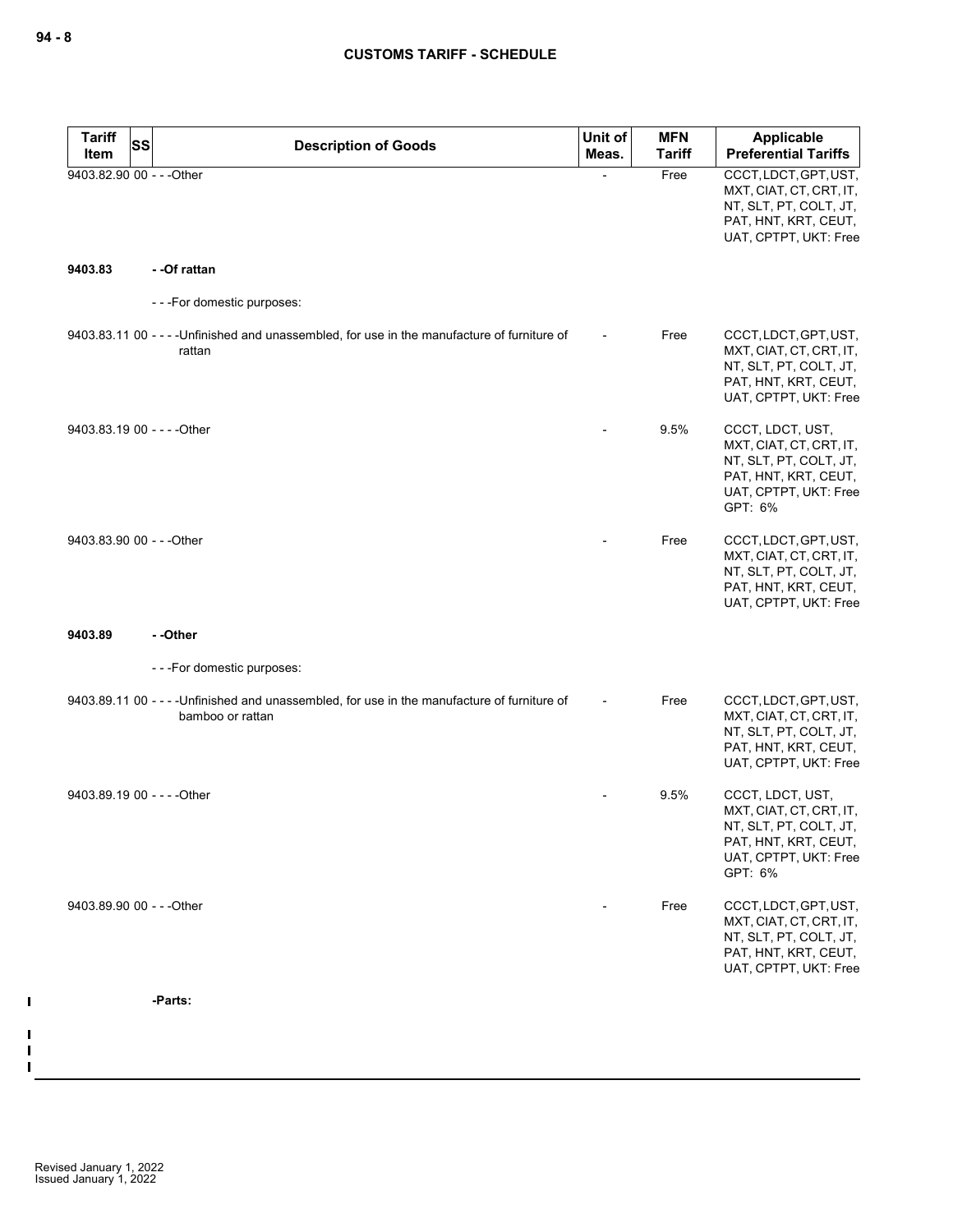|                | <b>Tariff</b><br>Item | <b>SS</b> | <b>Description of Goods</b>                                                                                                                                                                                                                                                          | Unit of<br>Meas. | <b>MFN</b><br>Tariff | <b>Applicable</b><br><b>Preferential Tariffs</b>                                                                                  |
|----------------|-----------------------|-----------|--------------------------------------------------------------------------------------------------------------------------------------------------------------------------------------------------------------------------------------------------------------------------------------|------------------|----------------------|-----------------------------------------------------------------------------------------------------------------------------------|
| L              |                       |           |                                                                                                                                                                                                                                                                                      |                  |                      |                                                                                                                                   |
| П              | 9403.91.00            |           | - -Of wood                                                                                                                                                                                                                                                                           |                  | Free                 | CCCT, LDCT, GPT, UST,<br>MXT, CIAT, CT, CRT, IT,<br>NT, SLT, PT, COLT, JT,<br>PAT, HNT, KRT, CEUT,<br>UAT, CPTPT, UKT: Free       |
| П              |                       |           |                                                                                                                                                                                                                                                                                      |                  |                      |                                                                                                                                   |
|                | 9403.99.00            |           | - -Other                                                                                                                                                                                                                                                                             |                  | Free                 | CCCT, LDCT, GPT, UST,<br>MXT, CIAT, CT, CRT, IT,<br>NT, SLT, PT, COLT, JT,<br>PAT, HNT, KRT, CEUT,<br>UAT, CPTPT, UKT: Free       |
|                |                       |           | $---Frames:$                                                                                                                                                                                                                                                                         |                  |                      |                                                                                                                                   |
|                |                       |           |                                                                                                                                                                                                                                                                                      |                  |                      |                                                                                                                                   |
|                |                       |           | $---Other:$                                                                                                                                                                                                                                                                          |                  |                      |                                                                                                                                   |
|                |                       |           |                                                                                                                                                                                                                                                                                      |                  |                      |                                                                                                                                   |
|                | 94.04                 |           | Mattress supports; articles of bedding and similar furnishing (for<br>example, mattresses, quilts, eiderdowns, cushions, pouffes and pillows)<br>fitted with springs or stuffed or internally fitted with any material or of<br>cellular rubber or plastics, whether or not covered. |                  |                      |                                                                                                                                   |
| Ш              |                       |           | 9404.10.00 00 - Mattress supports                                                                                                                                                                                                                                                    |                  | 8%                   | CCCT, LDCT, UST,<br>MXT, CIAT, CT, CRT, IT,<br>NT, SLT, PT, COLT, JT,<br>PAT, HNT, KRT, CEUT,<br>UAT, CPTPT, UKT: Free<br>GPT: 5% |
|                |                       |           | -Mattresses:                                                                                                                                                                                                                                                                         |                  |                      |                                                                                                                                   |
| $\blacksquare$ |                       |           | 9404.21.00 00 - - Of cellular rubber or plastics, whether or not covered                                                                                                                                                                                                             | <b>NMB</b>       | 9.5%                 | CCCT, LDCT, UST,<br>MXT, CIAT, CT, CRT, IT,<br>NT, SLT, PT, COLT, JT,<br>PAT, HNT, KRT, CEUT,<br>UAT, CPTPT, UKT: Free<br>GPT: 6% |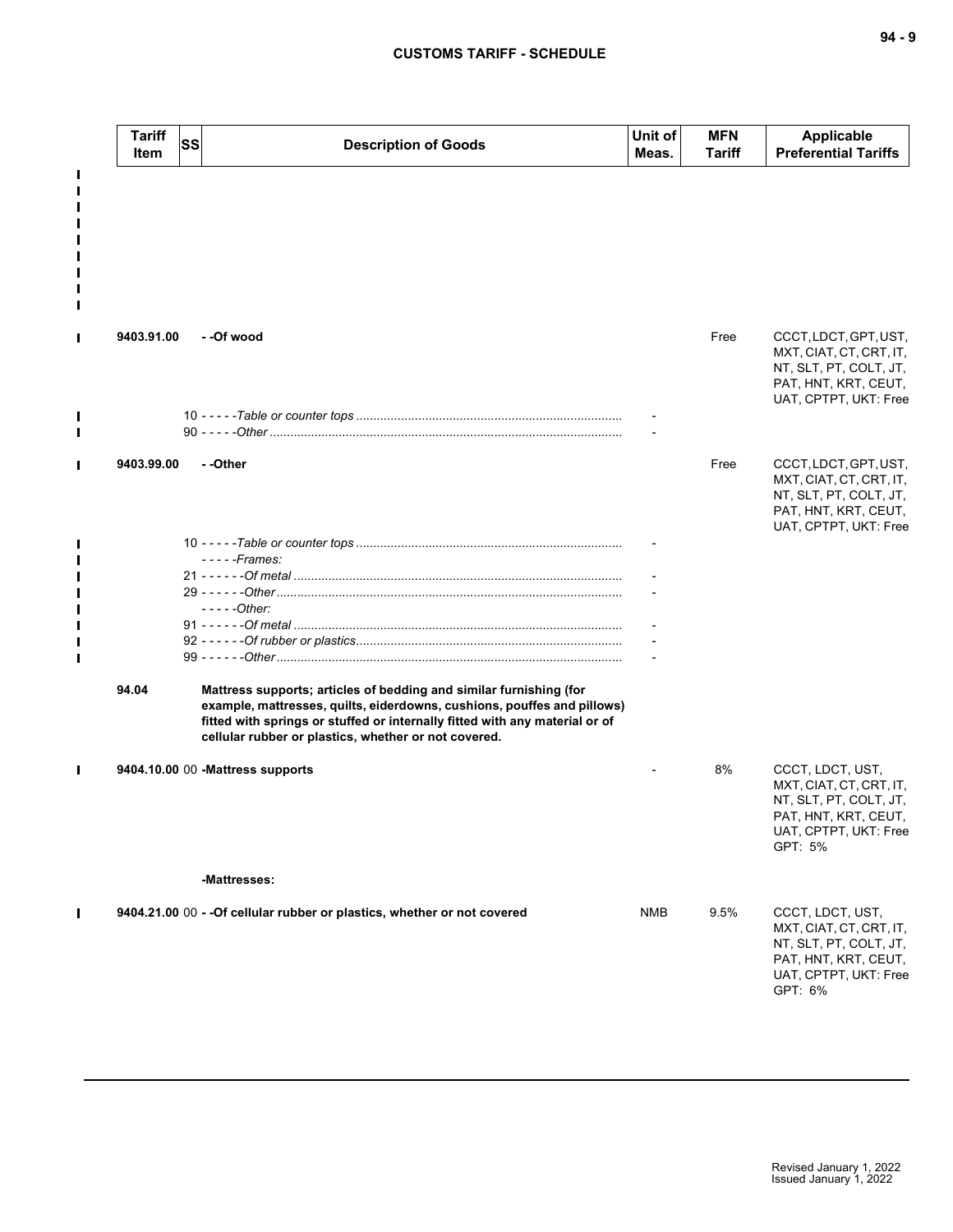$\mathbf I$ 

 $\mathbf{I}$  $\blacksquare$  $\blacksquare$  $\blacksquare$  $\blacksquare$  $\mathbf{I}$  $\mathbf{I}$ 

 $\mathbf{I}$ 

 $\mathbf{I}$  $\blacksquare$  $\blacksquare$  $\mathbf{I}$  $\blacksquare$  $\mathbf{I}$  $\mathbf{I}$ 

 $\mathbf I$ 

| <b>Tariff</b> | SS | <b>Description of Goods</b>                                                | Unit of    | <b>MFN</b>    | Applicable                                                                                                                        |
|---------------|----|----------------------------------------------------------------------------|------------|---------------|-----------------------------------------------------------------------------------------------------------------------------------|
| Item          |    |                                                                            | Meas.      | <b>Tariff</b> | <b>Preferential Tariffs</b>                                                                                                       |
|               |    | 9404.29.00 00 - - Of other materials                                       | <b>NMB</b> | 9.5%          | CCCT, LDCT, UST,<br>MXT, CIAT, CT, CRT, IT,<br>NT, SLT, PT, COLT, JT,<br>PAT, HNT, KRT, CEUT,<br>UAT, CPTPT, UKT: Free<br>GPT: 6% |
|               |    | 9404.30.00 00 -Sleeping bags                                               | NMB        | 15.5%         | CCCT, LDCT, UST,<br>MXT, CIAT, CT, CRT, IT,<br>NT, SLT, PT, COLT, JT,<br>PAT, HNT, KRT, CEUT,<br>UAT, CPTPT, UKT: Free            |
| 9404.40.00    |    | -Quilts, bedspreads, eiderdowns and duvets (comforters)<br>$---Of cotton:$ |            | 14%           | CCCT, LDCT, UST,<br>MXT, CIAT, CT, CRT, IT,<br>NT, SLT, PT, COLT, JT,<br>PAT, HNT, KRT, CEUT,<br>UAT, CPTPT, UKT: Free            |
|               |    |                                                                            | NMB        |               |                                                                                                                                   |
|               |    |                                                                            | NMB        |               |                                                                                                                                   |
|               |    |                                                                            | NMB        |               |                                                                                                                                   |
|               |    | $-- - Other:$                                                              |            |               |                                                                                                                                   |
|               |    |                                                                            | <b>NMB</b> |               |                                                                                                                                   |
|               |    |                                                                            | NMB        |               |                                                                                                                                   |
| 9404.90       |    | -Other                                                                     |            |               |                                                                                                                                   |
| 9404.90.10    |    | ---Pillows, cushions and similar furnishings, of cotton                    |            | 14%           | CCCT, LDCT, UST,<br>MXT, CIAT, CT, CRT, IT,<br>NT, SLT, PT, COLT, JT,<br>PAT, HNT, KRT, CEUT,<br>UAT, CPTPT, UKT: Free            |
|               |    | - - - - - Cushions of cotton:                                              |            |               |                                                                                                                                   |
|               |    |                                                                            |            |               |                                                                                                                                   |
|               |    | -----Pillows of cotton:                                                    |            |               |                                                                                                                                   |
|               |    |                                                                            |            |               |                                                                                                                                   |
|               |    |                                                                            |            |               |                                                                                                                                   |
|               |    |                                                                            |            |               |                                                                                                                                   |
|               |    |                                                                            |            |               |                                                                                                                                   |
| 9404.90.90    |    | ---Other                                                                   |            | 14%           | CCCT, LDCT, UST,<br>MXT, CIAT, CT, CRT, IT,<br>NT, SLT, PT, COLT, JT,<br>PAT, HNT, KRT, CEUT,<br>UAT, UKT: Free<br>CPTPT: 2%      |
|               |    | -----Cushions, other than of cotton:                                       |            |               |                                                                                                                                   |
|               |    |                                                                            |            |               |                                                                                                                                   |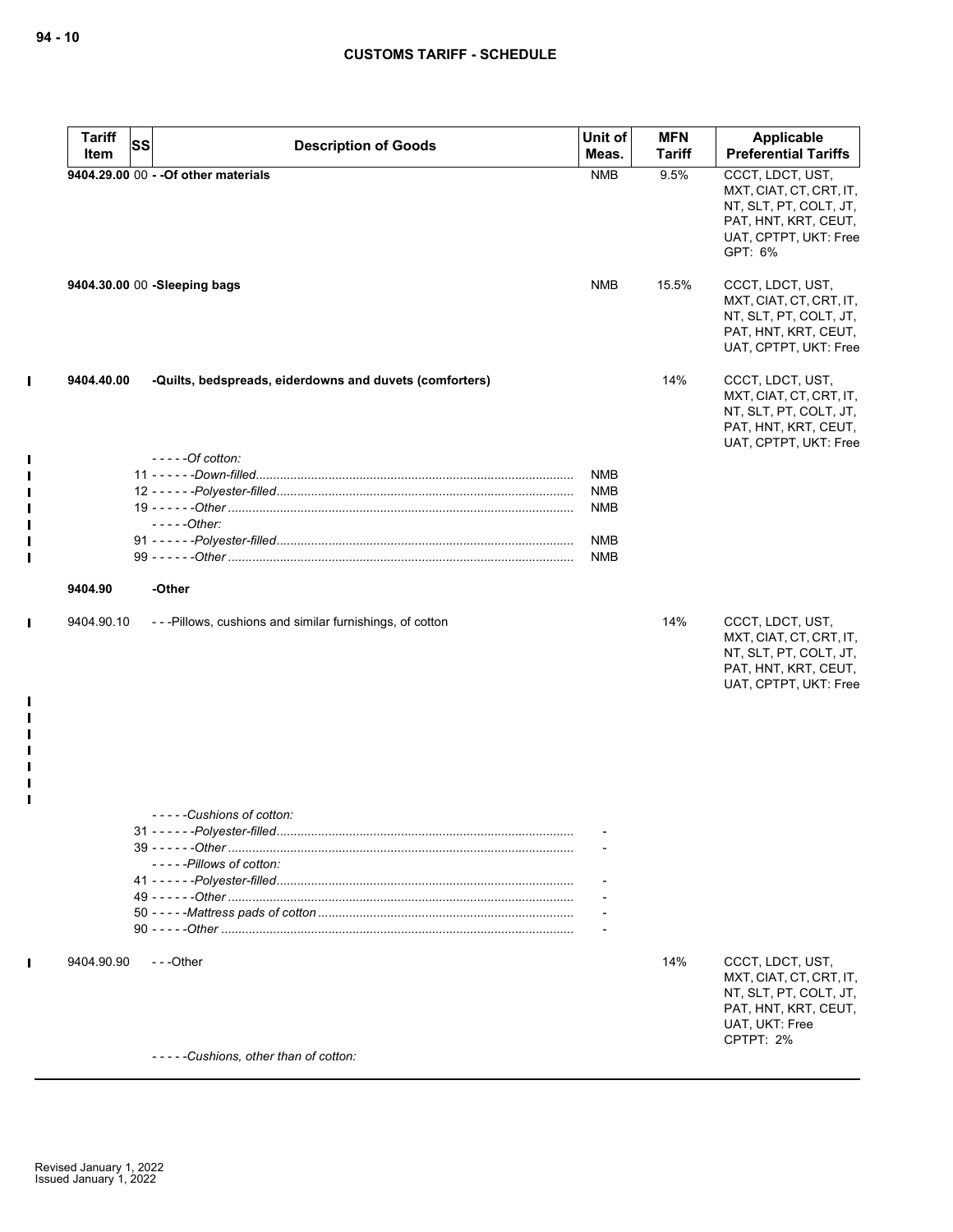| <b>Tariff</b><br>Item | <b>SS</b> | <b>Description of Goods</b>                                                                                                                                                                                                                                                                      | Unit of<br>Meas.         | <b>MFN</b><br><b>Tariff</b> | <b>Applicable</b><br><b>Preferential Tariffs</b>                                                                                  |
|-----------------------|-----------|--------------------------------------------------------------------------------------------------------------------------------------------------------------------------------------------------------------------------------------------------------------------------------------------------|--------------------------|-----------------------------|-----------------------------------------------------------------------------------------------------------------------------------|
|                       |           | -----Pillows, other than of cotton:                                                                                                                                                                                                                                                              |                          |                             |                                                                                                                                   |
| 94.05                 |           | Luminaires and lighting fittings including searchlights and spotlights<br>and parts thereof, not elsewhere specified or included; illuminated<br>signs, illuminated name-plates and the like, having a permanently fixed<br>light source, and parts thereof not elsewhere specified or included. |                          |                             |                                                                                                                                   |
|                       |           | -Chandeliers and other electric ceiling or wall lighting fittings, excluding<br>those of a kind used for lighting public open spaces or thoroughfares:                                                                                                                                           |                          |                             |                                                                                                                                   |
|                       |           |                                                                                                                                                                                                                                                                                                  |                          |                             |                                                                                                                                   |
| 9405.11.00            |           | - -Designed for use solely with light-emitting diode (LED) light sources                                                                                                                                                                                                                         |                          | 7%                          | CCCT, LDCT, UST,<br>MXT, CIAT, CT, CRT, IT,<br>NT, SLT, PT, COLT, JT,<br>PAT, HNT, KRT, CEUT,<br>UAT, CPTPT, UKT: Free<br>GPT: 5% |
|                       |           | $---Chandeliers:$                                                                                                                                                                                                                                                                                |                          |                             |                                                                                                                                   |
|                       |           |                                                                                                                                                                                                                                                                                                  | <b>NMB</b><br><b>NMB</b> |                             |                                                                                                                                   |
|                       |           | $---Other:$                                                                                                                                                                                                                                                                                      |                          |                             |                                                                                                                                   |
|                       |           |                                                                                                                                                                                                                                                                                                  | <b>NMB</b><br><b>NMB</b> |                             |                                                                                                                                   |
| 9405.19.00            |           | - -Other                                                                                                                                                                                                                                                                                         |                          | 7%                          | CCCT, LDCT, UST,<br>MXT, CIAT, CT, CRT, IT,<br>NT, SLT, PT, COLT, JT,<br>PAT, HNT, KRT, CEUT,<br>UAT, CPTPT, UKT: Free<br>GPT: 5% |
|                       |           | -----Chandeliers:                                                                                                                                                                                                                                                                                | <b>NMB</b>               |                             |                                                                                                                                   |
|                       |           |                                                                                                                                                                                                                                                                                                  | <b>NMB</b>               |                             |                                                                                                                                   |
|                       |           | -----Fluorescent lighting fittings:                                                                                                                                                                                                                                                              |                          |                             |                                                                                                                                   |
|                       |           |                                                                                                                                                                                                                                                                                                  | <b>NMB</b>               |                             |                                                                                                                                   |
|                       |           |                                                                                                                                                                                                                                                                                                  | <b>NMB</b>               |                             |                                                                                                                                   |
|                       |           | $---Other:$                                                                                                                                                                                                                                                                                      |                          |                             |                                                                                                                                   |
|                       |           |                                                                                                                                                                                                                                                                                                  | <b>NMB</b><br><b>NMB</b> |                             |                                                                                                                                   |
|                       |           |                                                                                                                                                                                                                                                                                                  |                          |                             |                                                                                                                                   |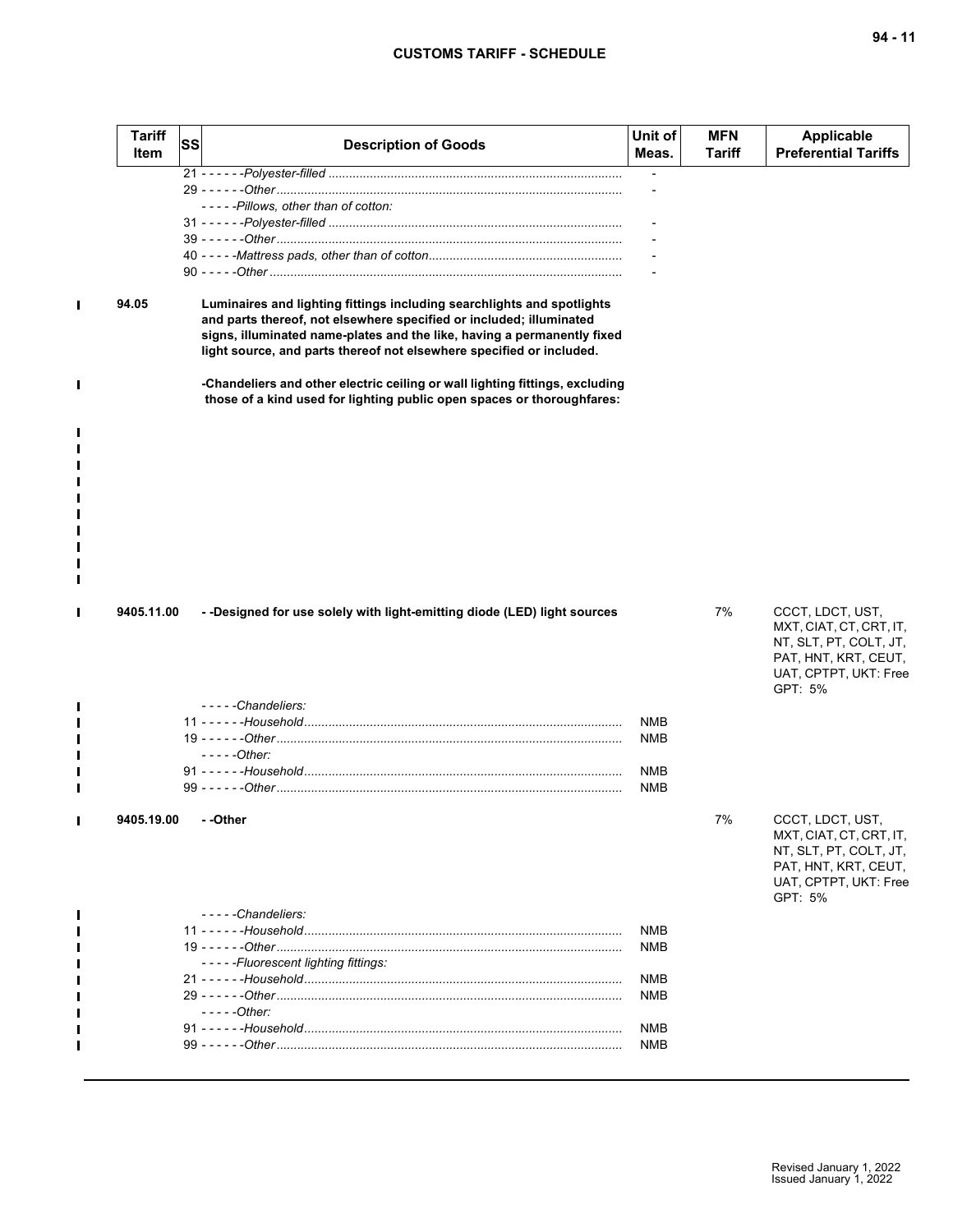|        | <b>Tariff</b><br><b>SS</b><br>Item | <b>Description of Goods</b>                                                                              | Unit of<br>Meas. | <b>MFN</b><br><b>Tariff</b> | Applicable<br><b>Preferential Tariffs</b>                                                                                         |
|--------|------------------------------------|----------------------------------------------------------------------------------------------------------|------------------|-----------------------------|-----------------------------------------------------------------------------------------------------------------------------------|
| L      |                                    | -Electric table, desk, bedside or floor-standing luminaires:                                             |                  |                             |                                                                                                                                   |
| П<br>L |                                    | 9405.21.00 00 - -Designed for use solely with light-emitting diode (LED) light sources                   | <b>NMB</b>       | 7%                          | CCCT, LDCT, UST,<br>MXT, CIAT, CT, CRT, IT,<br>NT, SLT, PT, COLT, JT,<br>PAT, HNT, KRT, CEUT,<br>UAT, CPTPT, UKT: Free<br>GPT: 5% |
| Ш      | 9405.29.00 00 - - Other            |                                                                                                          | <b>NMB</b>       | 7%                          | CCCT, LDCT, UST,<br>MXT, CIAT, CT, CRT, IT,<br>NT, SLT, PT, COLT, JT,<br>PAT, HNT, KRT, CEUT,<br>UAT, CPTPT, UKT: Free<br>GPT: 5% |
| Ι      |                                    | -Lighting strings of a kind used for Christmas trees:                                                    |                  |                             |                                                                                                                                   |
| Ι      |                                    |                                                                                                          |                  |                             |                                                                                                                                   |
| Г      |                                    | 9405.31.00 00 - -Designed for use solely with light-emitting diode (LED) light sources                   | <b>NMB</b>       | 7%                          | CCCT, LDCT, UST,<br>MXT, CIAT, CT, CRT, IT,<br>NT, SLT, PT, COLT, JT,<br>PAT, HNT, KRT, CEUT,<br>UAT, CPTPT, UKT: Free<br>GPT: 5% |
| П      | 9405.39.00 00 - - Other            |                                                                                                          | <b>NMB</b>       | 7%                          | CCCT, LDCT, UST,<br>MXT, CIAT, CT, CRT, IT,<br>NT, SLT, PT, COLT, JT,<br>PAT, HNT, KRT, CEUT,<br>UAT, CPTPT, UKT: Free<br>GPT: 5% |
| Ш      |                                    | -Other electric luminaires and lighting fittings:                                                        |                  |                             |                                                                                                                                   |
| Ш      |                                    |                                                                                                          |                  |                             |                                                                                                                                   |
|        |                                    |                                                                                                          |                  |                             |                                                                                                                                   |
| Ш<br>Ш |                                    |                                                                                                          |                  |                             |                                                                                                                                   |
| L      |                                    | 9405.41.00 00 - - Photovoltaic, designed for use solely with light-emitting diode (LED)<br>light sources | <b>NMB</b>       | 7%                          | CCCT, LDCT, UST,<br>MXT, CIAT, CT, CRT, IT,<br>NT, SLT, PT, COLT, JT,<br>PAT, HNT, KRT, CEUT,<br>UAT, CPTPT, UKT: Free<br>GPT: 5% |
|        | 9405.42                            | - - Other, designed for use solely with light-emitting diode (LED) light<br>sources                      |                  |                             |                                                                                                                                   |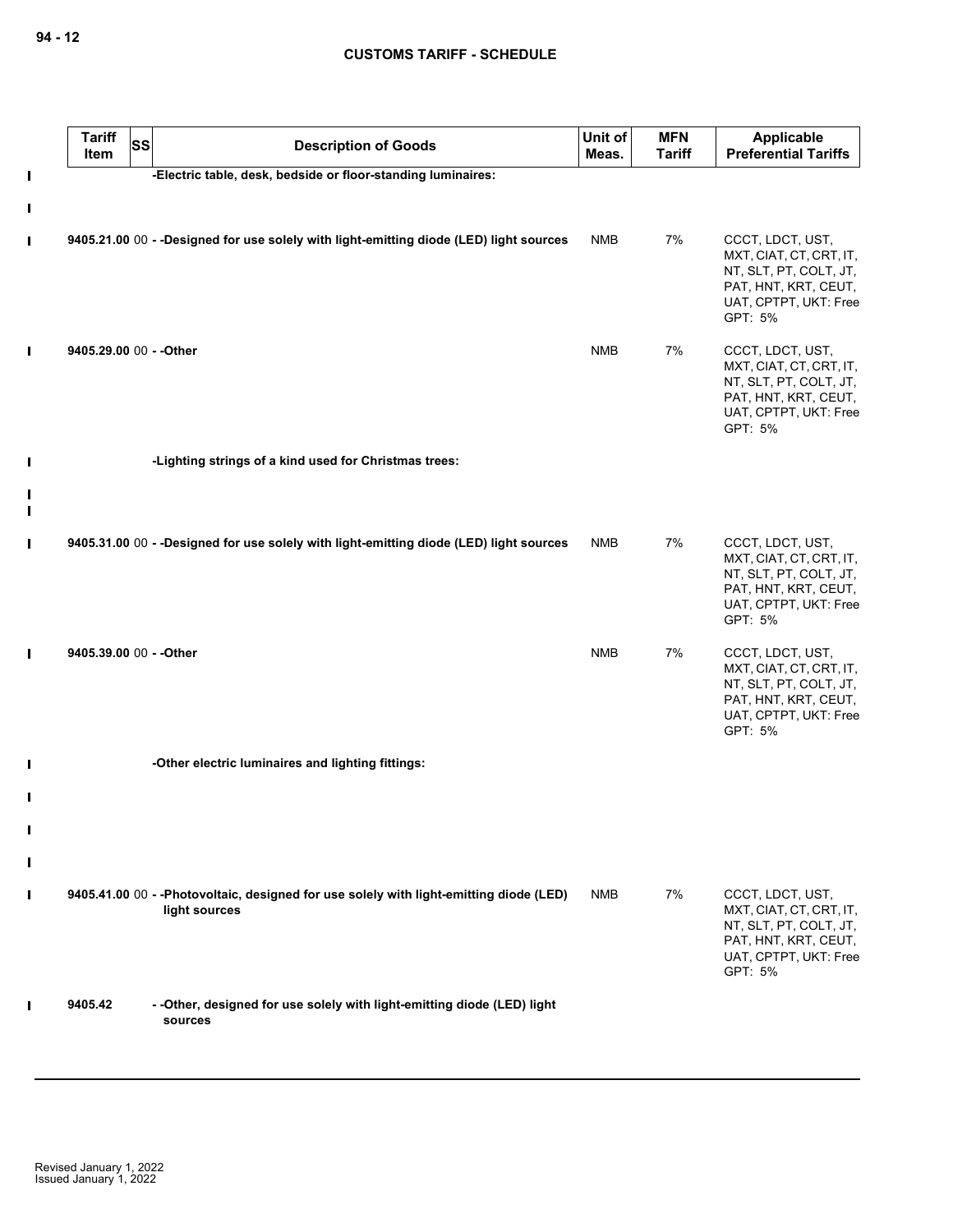|                | <b>Tariff</b><br>SS<br>Item | <b>Description of Goods</b>                                 | Unit of<br>Meas. | <b>MFN</b><br><b>Tariff</b> | Applicable<br><b>Preferential Tariffs</b>                                                                                         |
|----------------|-----------------------------|-------------------------------------------------------------|------------------|-----------------------------|-----------------------------------------------------------------------------------------------------------------------------------|
| П              |                             | 9405.42.10 00 - - - Motion picture or theatrical spotlights | <b>NMB</b>       | 6%                          | CCCT, LDCT, GPT, UST,<br>MXT, CIAT, CT, CRT, IT,<br>NT, SLT, PT, COLT, JT,<br>PAT, HNT, KRT, CEUT,<br>UAT, CPTPT, UKT: Free       |
| П              | 9405.42.90 00 - - - Other   |                                                             | <b>NMB</b>       | 7%                          | CCCT, LDCT, UST,<br>MXT, CIAT, CT, CRT, IT,<br>NT, SLT, PT, COLT, JT,<br>PAT, HNT, KRT, CEUT,<br>UAT, CPTPT, UKT: Free<br>GPT: 5% |
| $\blacksquare$ | 9405.49                     | - -Other                                                    |                  |                             |                                                                                                                                   |
| П              |                             | 9405.49.10 00 - - - Xenon type                              | <b>NMB</b>       | Free                        | CCCT, LDCT, GPT, UST,<br>MXT, CIAT, CT, CRT, IT,<br>NT, SLT, PT, COLT, JT,<br>PAT, HNT, KRT, CEUT,<br>UAT, CPTPT, UKT: Free       |
| П              |                             | 9405.49.20 00 - - - Motion picture or theatrical spotlights | <b>NMB</b>       | 6%                          | CCCT, LDCT, GPT, UST,<br>MXT, CIAT, CT, CRT, IT,<br>NT, SLT, PT, COLT, JT,<br>PAT, HNT, KRT, CEUT,<br>UAT, CPTPT, UKT: Free       |
| П              | 9405.49.90 00 - - - Other   |                                                             | <b>NMB</b>       | 7%                          | CCCT, LDCT, UST,<br>MXT, CIAT, CT, CRT, IT,<br>NT, SLT, PT, COLT, JT,<br>PAT, HNT, KRT, CEUT,<br>UAT, CPTPT, UKT: Free<br>GPT: 5% |
|                | 9405.50                     | -Non-electrical luminaires and lighting fittings            |                  |                             |                                                                                                                                   |
|                |                             | 9405.50.10 00 - - - Candlesticks and candelabras            | <b>NMB</b>       | 5%                          | CCCT, LDCT, UST,<br>MXT, CIAT, CT, CRT, IT,<br>NT, SLT, PT, COLT, JT,<br>PAT, HNT, KRT, CEUT,<br>UAT, CPTPT, UKT: Free<br>GPT: 3% |
|                | 9405.50.90 00 - - - Other   |                                                             | <b>NMB</b>       | 7%                          | CCCT, LDCT, UST,<br>MXT, CIAT, CT, CRT, IT,<br>NT, SLT, PT, COLT, JT,<br>PAT, HNT, KRT, CEUT,<br>UAT, CPTPT, UKT: Free<br>GPT: 5% |
|                |                             | -Illuminated signs, illuminated name-plates and the like:   |                  |                             |                                                                                                                                   |

 $\mathbf{I}$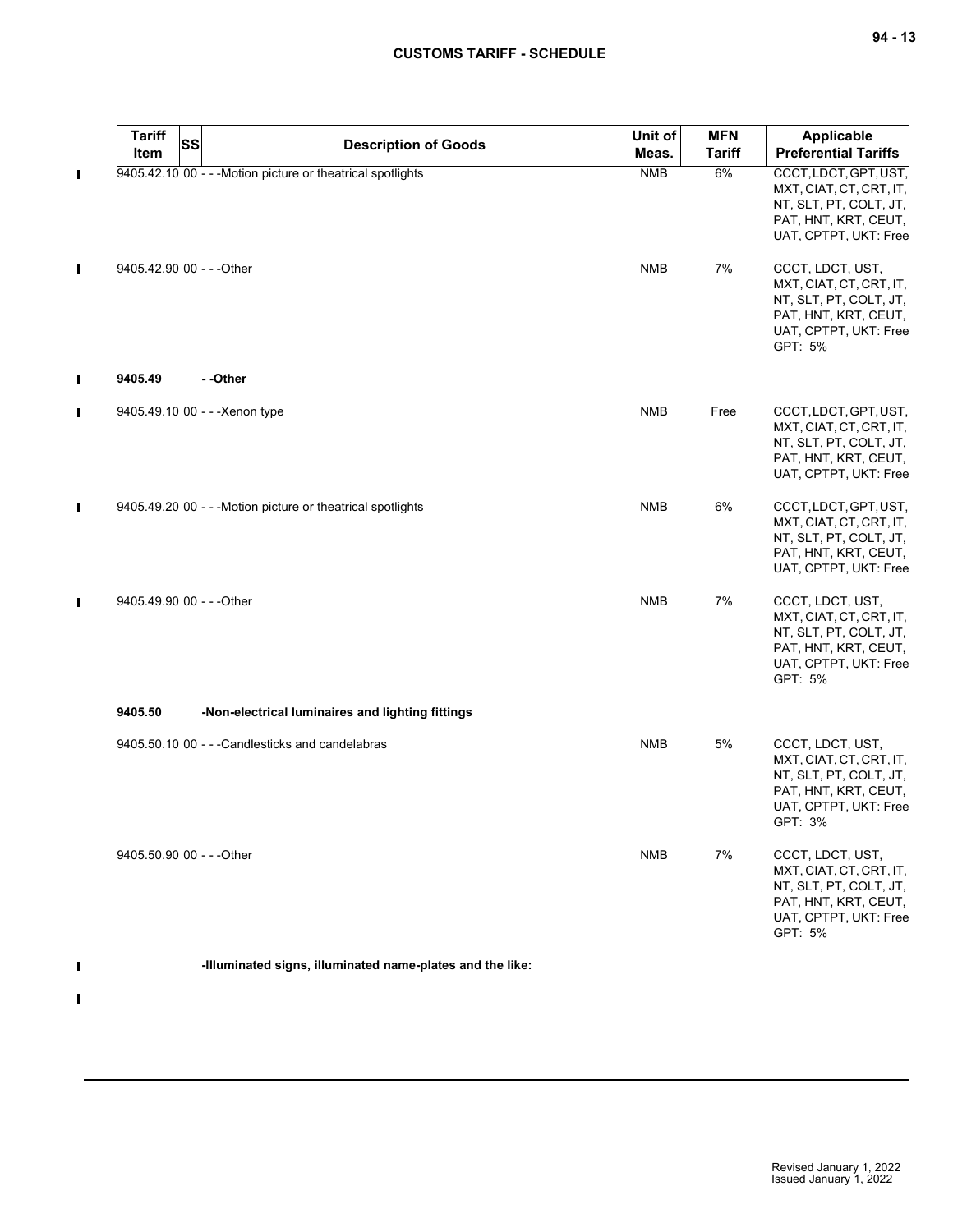| <b>Tariff</b><br>Item       | <b>SS</b> | <b>Description of Goods</b>                                                             | Unit of<br>Meas. | <b>MFN</b><br><b>Tariff</b> | Applicable<br><b>Preferential Tariffs</b>                                                                                                               |
|-----------------------------|-----------|-----------------------------------------------------------------------------------------|------------------|-----------------------------|---------------------------------------------------------------------------------------------------------------------------------------------------------|
|                             |           | 9405.61.00 00 - - Designed for use solely with light-emitting diode (LED) light sources | <b>NMB</b>       | 7%                          | CCCT, LDCT, UST,                                                                                                                                        |
|                             |           |                                                                                         |                  |                             | MXT, CIAT, CT, CRT, IT,<br>NT, SLT, PT, COLT, JT,<br>PAT, HNT, KRT, CEUT,<br>UAT, CPTPT, UKT: Free<br>AUT: 6%<br>NZT: 6%<br>GPT: 5%                     |
| 9405.69.00 00 - - Other     |           |                                                                                         | <b>NMB</b>       | 7%                          | CCCT, LDCT, UST,<br>MXT, CIAT, CT, CRT, IT,<br>NT, SLT, PT, COLT, JT,<br>PAT, HNT, KRT, CEUT,<br>UAT, CPTPT, UKT: Free<br>AUT: 6%<br>NZT: 6%<br>GPT: 5% |
|                             |           | -Parts:                                                                                 |                  |                             |                                                                                                                                                         |
| 9405.91.00 $00 -$ -Of glass |           |                                                                                         |                  | Free                        | CCCT, LDCT, GPT, UST,<br>MXT, CIAT, CT, CRT, IT,<br>NT, SLT, PT, COLT, JT,<br>PAT, HNT, KRT, CEUT,<br>UAT, CPTPT, UKT: Free                             |
|                             |           | 9405.92.00 00 - - Of plastics                                                           |                  | Free                        | CCCT, LDCT, GPT, UST,<br>MXT, CIAT, CT, CRT, IT,<br>NT, SLT, PT, COLT, JT,<br>PAT, HNT, KRT, CEUT,<br>UAT, CPTPT, UKT: Free                             |
| 9405.99.00 00 - - Other     |           |                                                                                         |                  | Free                        | CCCT, LDCT, GPT, UST,<br>MXT, CIAT, CT, CRT, IT,<br>NT, SLT, PT, COLT, JT,<br>PAT, HNT, KRT, CEUT,<br>UAT, CPTPT, UKT: Free                             |
| 94.06                       |           | Prefabricated buildings.                                                                |                  |                             |                                                                                                                                                         |
| 9406.10                     |           | -Of wood                                                                                |                  |                             |                                                                                                                                                         |
|                             |           | 9406.10.10 00 - - - Silos for storing ensilage                                          | <b>NMB</b>       | 4.5%                        | CCCT, LDCT, GPT, UST,<br>MXT, CIAT, CT, CRT, IT,<br>NT, SLT, PT, COLT, JT,<br>PAT, HNT, KRT, CEUT,<br>UAT, CPTPT, UKT: Free                             |
| 9406.10.90 00 - - - Other   |           |                                                                                         | <b>NMB</b>       | 6%                          | CCCT, LDCT, GPT, UST,<br>MXT, CIAT, CT, CRT, IT,<br>NT, SLT, PT, COLT, JT,<br>PAT, HNT, KRT, CEUT,<br>UAT, CPTPT, UKT: Free                             |